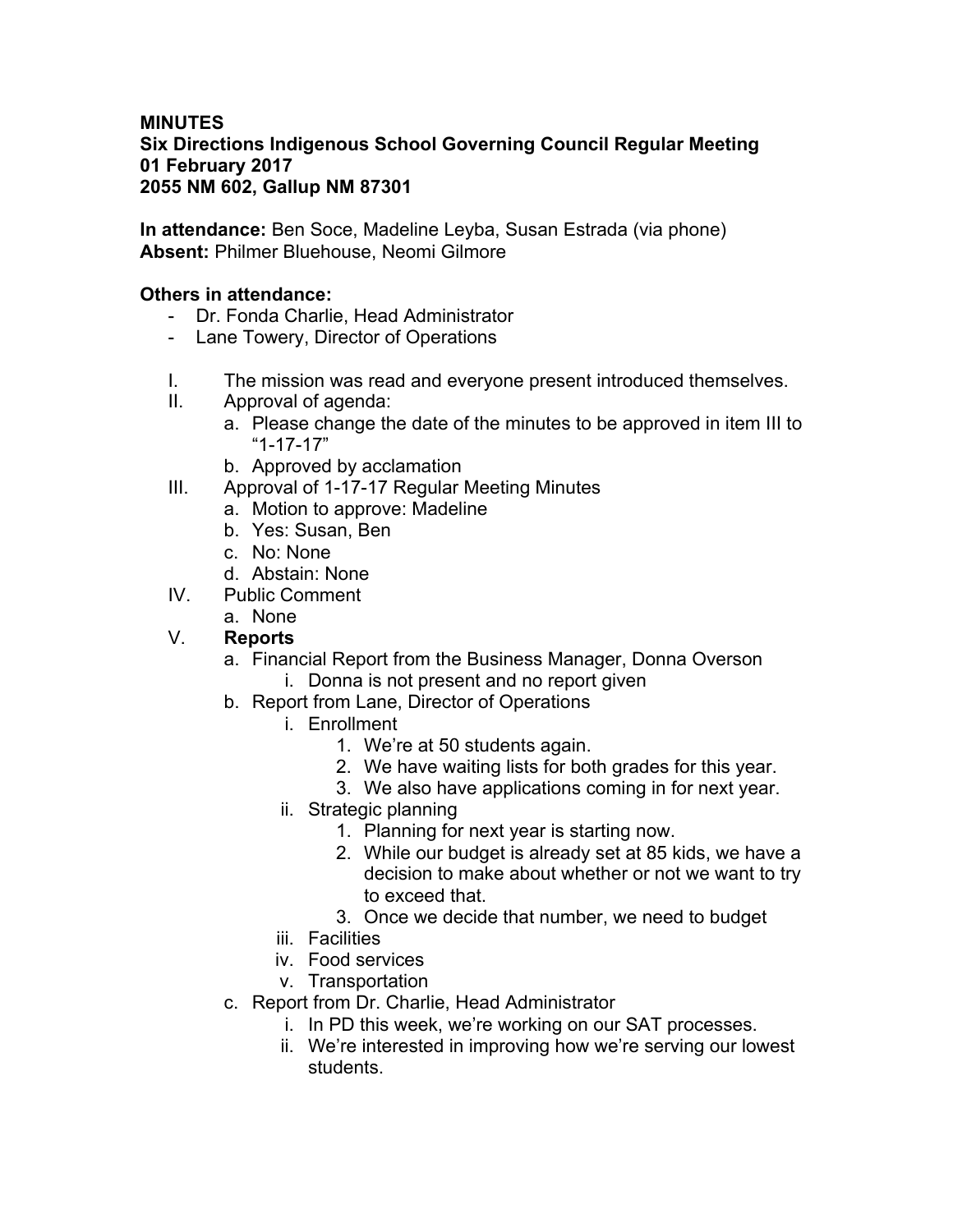- iii. Next year, I'm interested in some tweaks to our daily schedule to allow for more time for differentiated core class support.
- iv. I'm also interested in focusing on getting counseling services for year two. We have a number of youth who would benefit from that.
- v. We're talking about the outreach we need to do as a school to our families. We need to improve the frequency and consistency. I'd like to do more parent nights, like a night to teach families about Restorative Practices or about Google Chrome or about our mission. We still get too many people who push back on our model because they don't understand it, especially our discipline model. We need to engage our parents in our model and our philosophies more. They've been in traditional public schools with a zero tolerance model for many years, and this is a big adjustment.
- vi. We need to engage parents in the JOM committee, Indian Education committee, Safety Plan committee.
- vii. We're in the middle of implementing the Tripod Survey and the winter NWEA right now.
- viii. We've had some issues with proving guardianship of children when people are enrolling. We're working on improving our intake process that shows proof of legal custody.
- ix. Everything right now is about building systems for staff and continuing to build our student culture.
- x. In terms of restorative practices, we're working to make sure all adults in the building understand the model well.
- xi. Finally, Ms. P got a grant award today from Billy Mills' foundation—the Running Strong Dream Keeper Award--for us to take an end of year trip to Mount Taylor.

## VI. **Action Items**

- a. Potential action regarding changing the Governing Council Bylaws to reflect a once-monthly rather than twice-monthly meeting.
	- i. Keep in mind the by-laws set the floor. We can change it to read once a month and still meet more than that as long as we follow Open Meetings Act law.
	- ii. It seems like we're at a point when the school can handle once a month. Committees need to be meetings once a month also.
	- iii. Motion to change Article II Section 1 "Frequency of Regular Meetings," first sentence, "two times" to "one time" each month: Madeline
		- 1. Yes: Susan, Ben
		- 2. No: None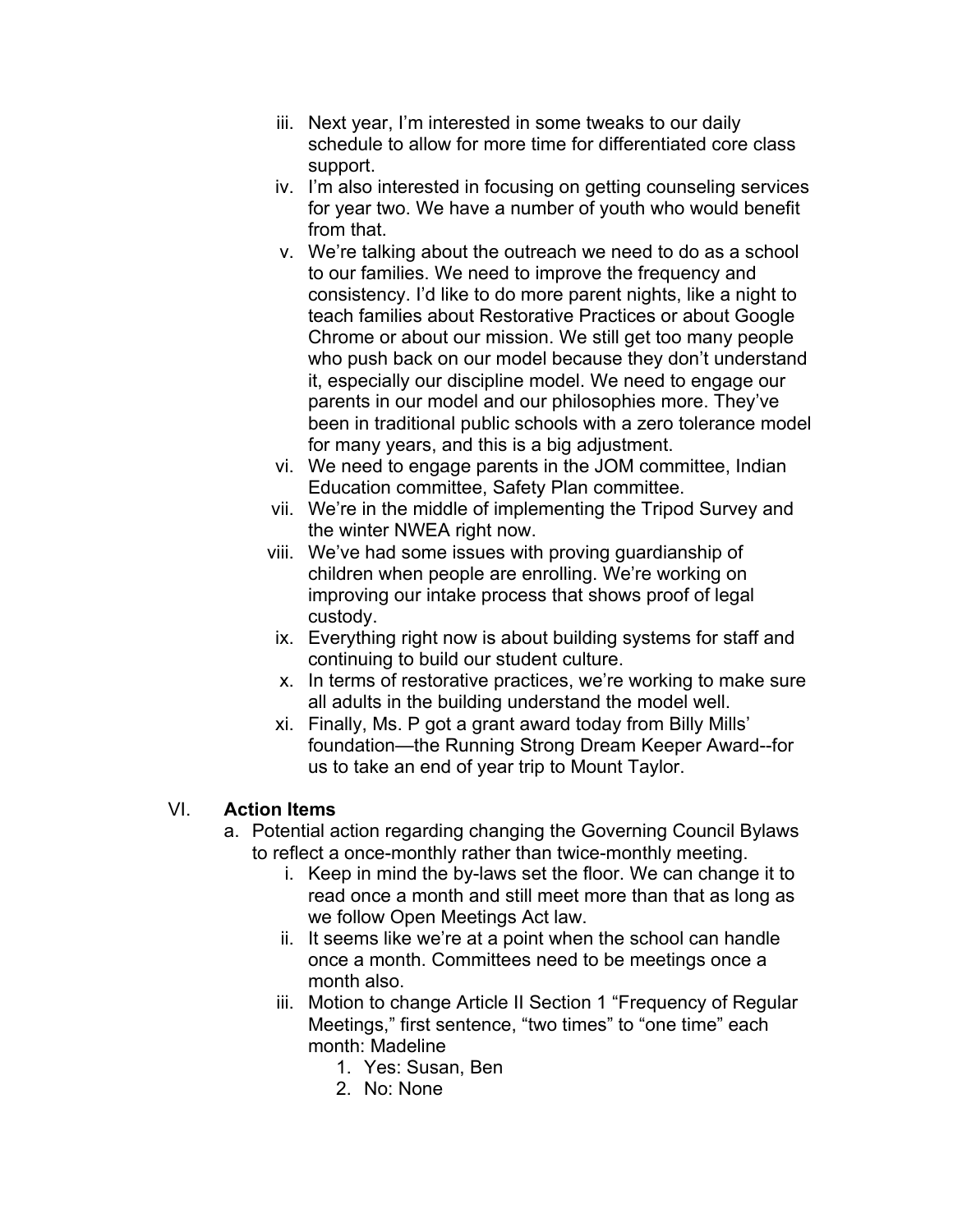- 3. Abstain: None
- b. Potential action regarding the 2017 Annual Notice of Meeting Resolution.
	- i. Ensure language reads that we will meet first Wednesday of each month at 5:30 at Six Directions.
	- ii. Motion to pass the resolution: Ben
		- 1. Yes: Madeline, Susan
		- 2. No: none
		- 3. Abstain: none
- c. Potential action regarding a proposed Child Abuse and Neglect **Policy** 
	- i. These policies are standard.
	- ii. Motion to approve the Child Abuse and Neglect Policy: Madeline
		- 1. Yes: Susan, Ben
		- 2. No: none
		- 3. Abstain: none
- d. Potential action regarding a proposed Identification and Badging Policy.
	- i. Motion to approve the policy: Ben
		- 1. Yes: Madeline, Susan
		- 2. No: none
		- 3. Abstain: none
- e. Potential action regarding a draft Memorandum of Understanding (MOU) with the NACA-Inspired Schools Network (NISN)
	- i. I think we've discussed this at length.
	- ii. The two changes here are what we discussed last meeting. A few grammatical errors and the length of the term.
	- iii. Motion to approve the MOU: Susan
		- 1. Yes: Madeline, Ben
		- 2. No: None
		- 3. Abstain: none
- f. Potential action regarding Budget Adjustment Request (BAR) for increased Operational Funds Revenues in the amount of \$21,916 based on the 40-day report to be used for teacher wages.
	- i. Motion to approve a BAR to Fund 11000, Operational, SEG increase of \$21,961: Madeline
		- 1. Yes: Susan, Ben
		- 2. No: none
		- 3. Abstain: none

## **Discussion Items**

- VII. Discussion items
	- a. Discussion regarding the draft Governing Council Code of Ethics
		- i. We left these off as a draft about eight months ago.